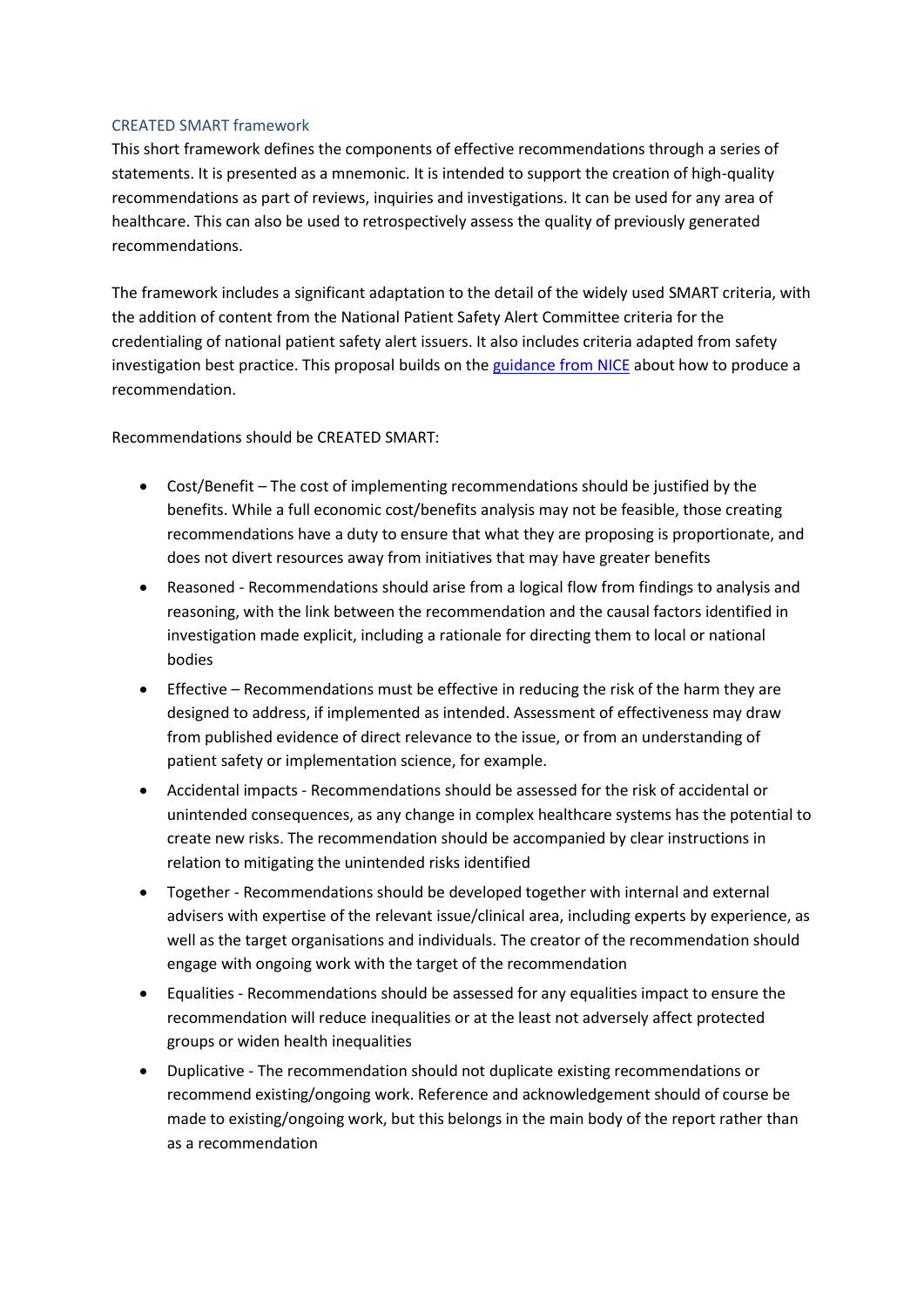- Specified Recommendations are clear in terms of who they are directed at and what the recommendation requires
- Measurable Recommendations should be worded to enable measurement of whether they have
- been achieved; measurement in this context means that objective evidence that the recommendation has been met could be provided
- Achievable Recommendations should be achievable for the organisation/team expected to deliver them, rather than expect them to act in ways that are not within their power or remit. If the recommendation is likely to require new financial resources, rather than a shift in existing resources away from other priorities, it should be directed at a funding organisation rather than a delivery organisation
- Realistic Recommendations need to reflect an understanding of the context into which they will be introduced, both in terms of the political, policy and service considerations but also the level of priority the recipient is likely to be able to give them
- Timebound Recommendations should have a definable end-point within a reasonable period. This does not need to equate to a set completion date but cannot be simply continuous

## English Maternity Transformation Programme (MTP) Recommendations Registry

The health system has over the years received a large number of recommendations in relation to maternity services from numerous organisations. It is a challenge for commissioners and service providers to track their organisations progress in implementing so many recommendations. It is also a challenge for organisations producing recommendations to ensure that they do not duplicate existing recommendations or recommend existing/ongoing work.

The NHS England and NHS Improvement Maternity Transformation Team has developed the Recommendation Registry to help meet these challenges by collating all the relevant recommendations into a searchable database, the Recommendation Registry.

This 'live' registry of recommendations provides a 'one stop shop' to access all the published maternity related recommendations. They have been prioritised according to an agreed priority definition scale based upon their importance in helping the health system meet the vision of Better Births for safe, personalised care and the National Maternity Ambition to halve the 2010 rates of stillbirths, neonatal deaths, maternal deaths and neonatal brain injury and reducing preterm births by 25% by 2025.

- 1. High priority Implementation of this recommendation is essential to achieve safe, personalised care or to meet the national safety ambition
- 2. Medium priority Implementing this recommendation would make a significant contribution towards achieving safe personalised care or to meet the national safety ambition
- 3. Standard priority Implementing this recommendation would progress existing policy initiatives targeting safe personalised care or to meet the national safety ambition \*standard